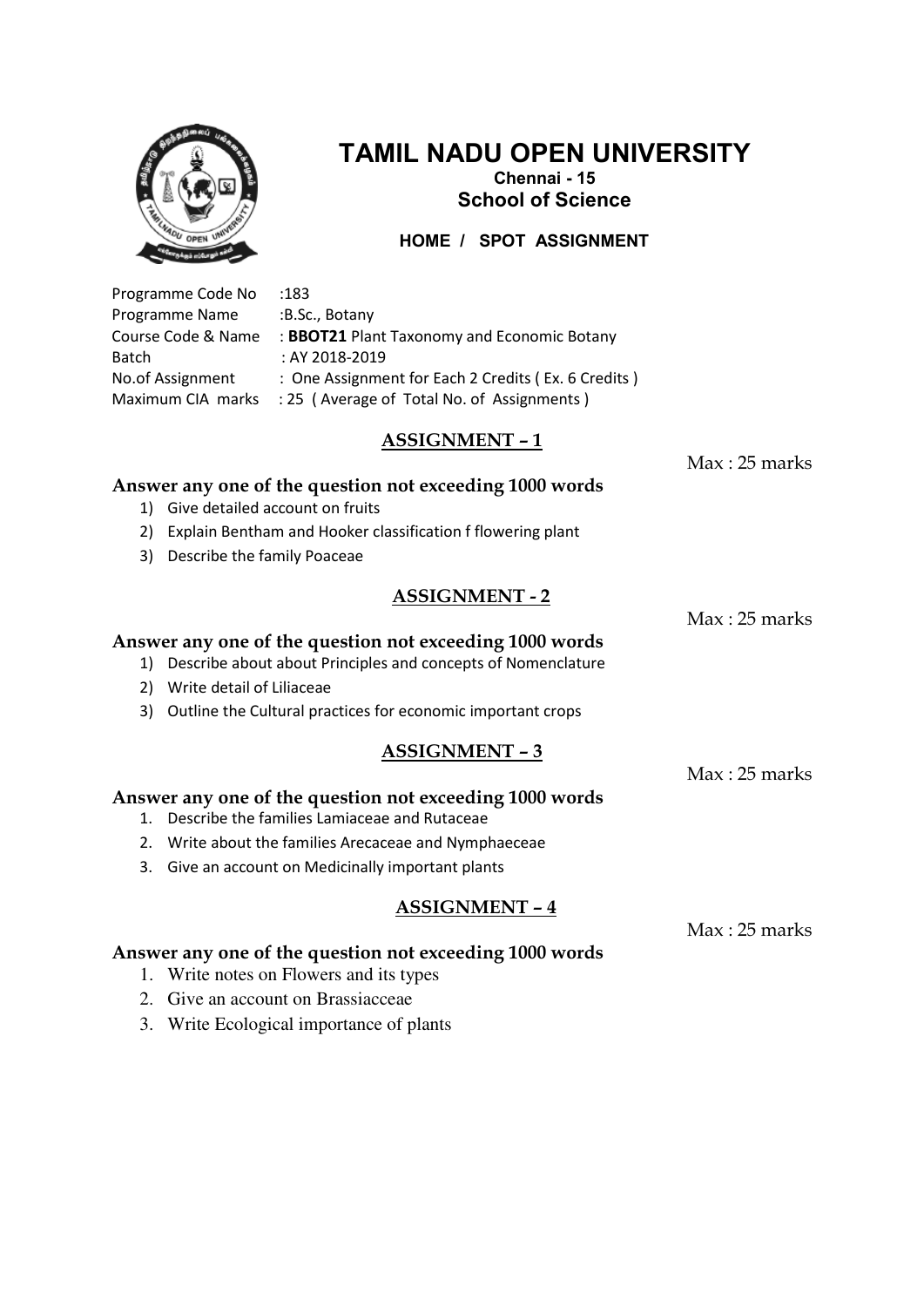

# **TAMIL NADU OPEN UNIVERSITY**

**Chennai - 15 School of Science** 

 **HOME / SPOT ASSIGNMENT**

Programme Code No :183 Programme Name :B.Sc., Botany Course Code & Name : **BBOT22** Plant Anatomy and Embryology Batch : AY 2018-2019 No.of Assignment : One Assignment for Each 2 Credits (Ex. 6 Credits) Maximum CIA marks : 25 (Average of Total No. of Assignments)

## **ASSIGNMENT – 1**

 $Max \cdot 25$  marks

Max : 25 marks

Max : 25 marks

### **Answer any one of the question not exceeding 1000 words**

- 1) Give detailed account on Classification of tissues
- 2) Explain Secondary thickening of monocots root
- 3) Describe Nodal anatomy

## **ASSIGNMENT - 2**

**Answer any one of the question not exceeding 1000 words** 

- 1) Describe about the theories of meristem
- 2) Write detail secondary thickening of dicot root
- 3) Write about methods of pollination

#### **ASSIGNMENT – 3**

**Answer any one of the question not exceeding 1000 words** 

- 1) Describe the branching morphology of leaf
- 2) Outline the development of ovule
- 3) Give an account on development of embryo

#### **ASSIGNMENT – 4**

Max : 25 marks

- **Answer any one of the question not exceeding 1000 words** 
	- 1. Write notes on primary and secondary tissues
	- 2. Give an account on morphology of branching
	- 3. Write notes on endosperm